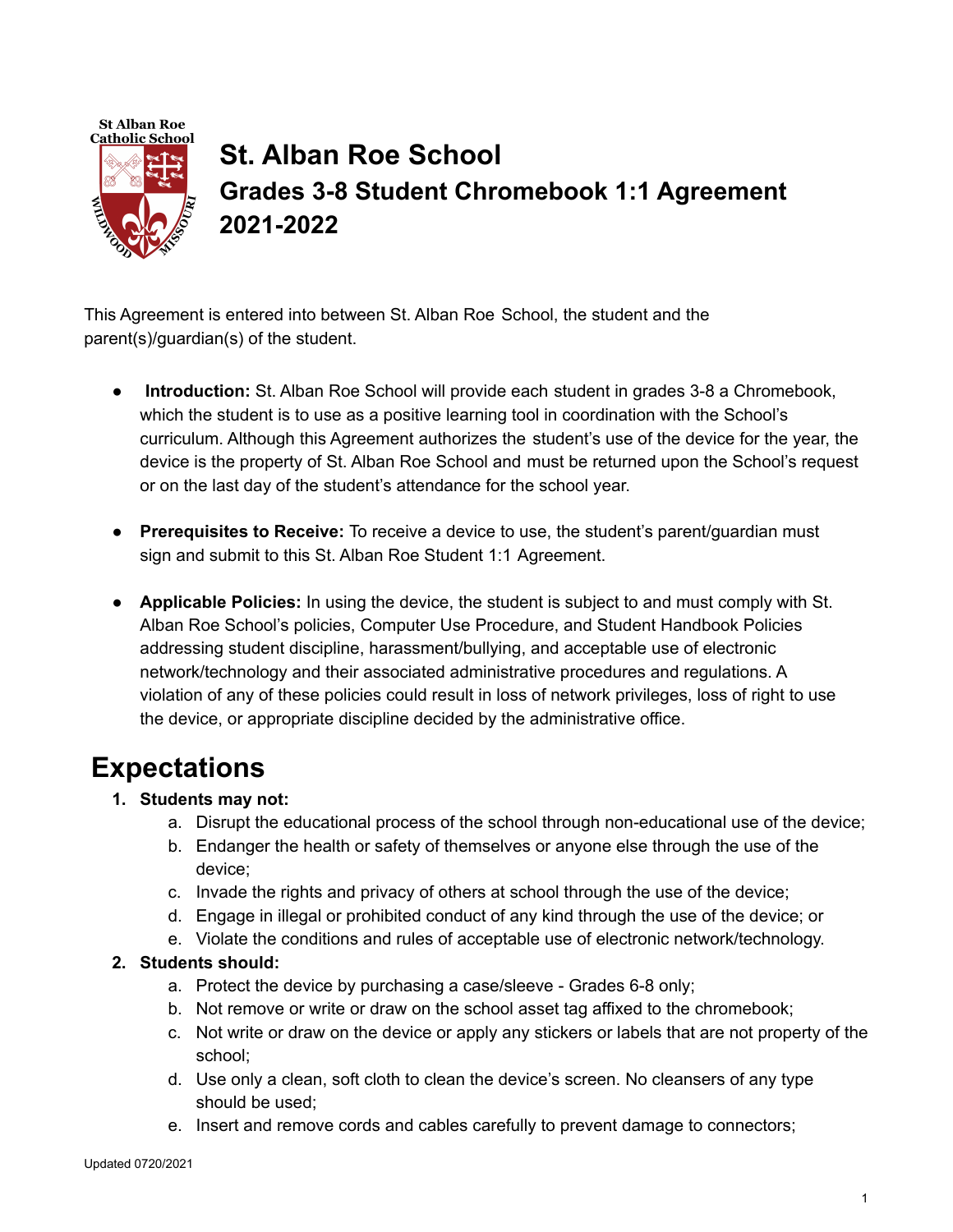- f. Handle the device carefully and ensure others do the same;
- g. Not leave the device in places of extreme temperature, humidity, or limited ventilation (e.g., in a car) for an extended period of time;
- h. Secure the device when it is out of their sight. The device should not be left in an unlocked locker, desk, or other location where someone else might take it.
- 3. **Daily Use of the device.** Unless otherwise instructed, the device is intended for use at school every day. If students are permitted to use the device at home, they are responsible for bringing it to school every day, fully charged.
- 4. **No Unauthorized Software or Data**. Only legally licensed software, apps, media, or other data is permitted on the 1:1 device. Students will not download software, apps, media or other data (including songs, photos, or videos) without a school employee's prior approval. Students will not replace the manufacturer's operating system with custom software (i.e., "jailbreak" the device), or remove or modify the school-installed device configuration.
- 5. **No Right to Privacy.** The devices are St. Alban Roe School property; therefore, the School may examine the devices and search their contents at any time for any reason. Neither students nor parents/guardians have any right to privacy of any data saved on the device or in a cloud-based account to which the device connects.

### **Loss & Damage Terms**

- 1. **Damage to or Loss of device.** Parent(s)/guardian(s) are responsible for their child's use of the device, including any damage to or loss of the device.
	- a. Accidental Damage\*\*: In the event of accidental damage to the device the parent(s)/guardian(s)is responsible for the replacement cost or the cost of repair, if repair is possible.
	- b. Loss or Theft\*\*: In the event that the device is lost or stolen, the parent(s)/guardian(s) is responsible to cover the replacement cost.

\*\*The decision to assess a charge, as well as the amount of any charge, is at the sole discretion of the School Administration Office, but will not be greater than the full replacement cost of the device.

- 2. **Hardware or Functionality Problems.** If a problem arises with the functionality of a student's device, the student must notify his or her classroom teacher of the problem within 24 hours or on the next school day. Under no circumstances may the student or his/her parent(s)/guardian(s) attempt to fix or allow anyone but school staff to attempt to fix suspected hardware faults or the device's operating system. Do not take the device to any repair shop; the student should report the issue to his/her classroom teacher, who will report it to the school's Technology Department. The school will provide a "loaner" whenever possible.
- 3. **Failure to Return the Device.** If a student fails to return the device and any assigned accessories as directed, the school may, in addition to seeking reimbursement from the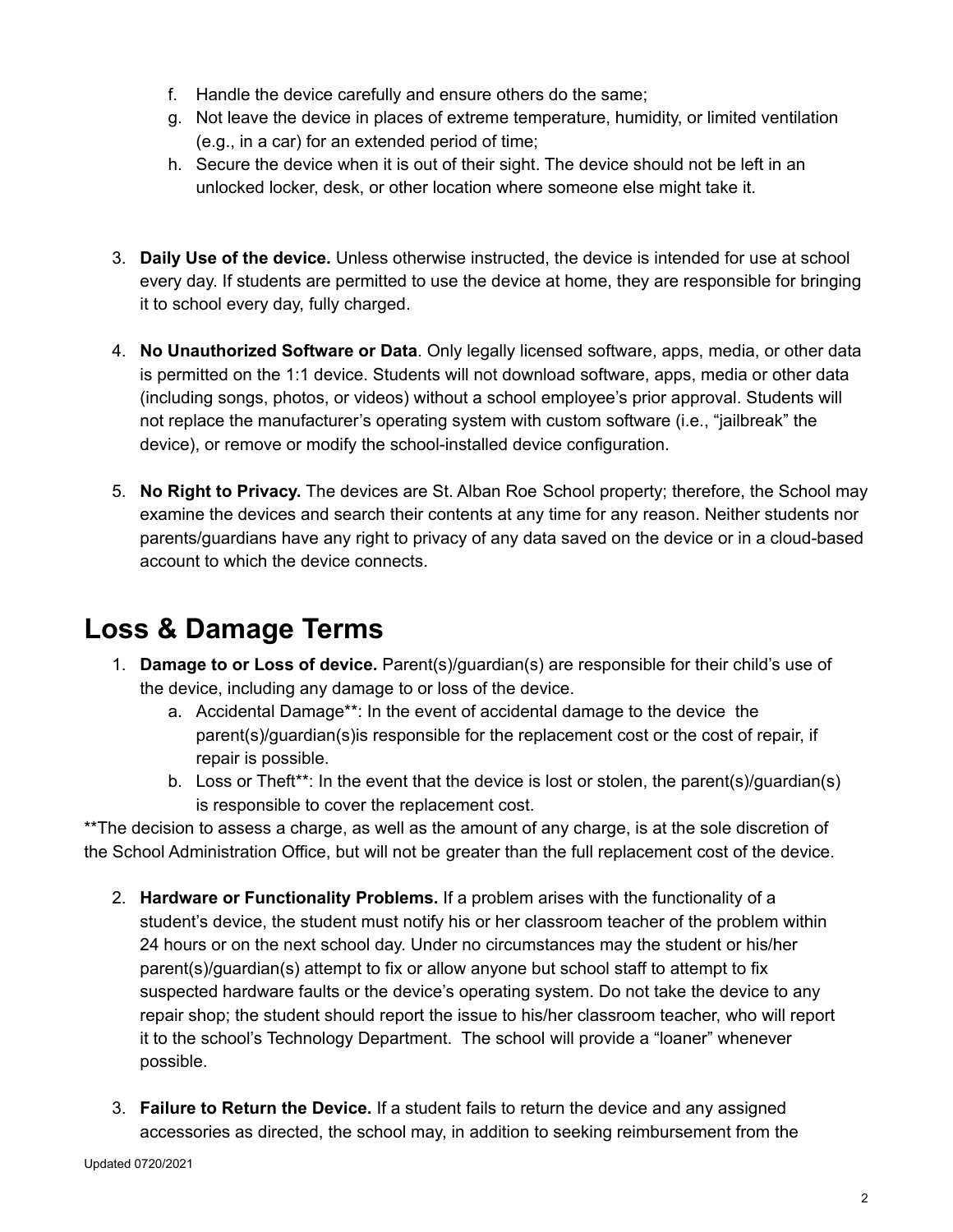student's parent(s)/guardian(s), hold records until the device is returned or the full amount of the replacement cost is paid by the parent(s)/guardians.

- 4. **Internet Filter Outside of School.** Although the School employs Internet filters and monitors students' Internet activity at school, it may not filter or monitor students' Internet access at home or off school grounds. By signing this Agreement, parent(s)/guardian(s) understand and acknowledge this and agree that their child's use of the Internet on the device at home or off of school grounds is at the discretion of, and should be monitored by, the parent(s)/guardian(s). Some sites accessible via the Internet may contain material that is illegal, defamatory, inaccurate, or offensive to some people. Parent(s)/guardian(s) assume complete responsibility for the Internet access beyond the network provided by the School. When using the device outside the School, students are bound by the same policies, procedures, and guidelines as in school.
- 5. **Data:** All student data should be saved to the student's Google Drive account. Any local data is not the responsibility of the School.
- 6. **Waiver of Device-Related Claims.** By signing below, you acknowledge that you:
	- a. have read, understand, and agree to follow all responsibilities outlined in this Agreement and agree to be bound by this Agreement.
	- b. agree that the device was delivered in good working order
	- c. acknowledge that it must be returned to the School in good working order
	- d. waive any and all claims you (and your heirs, successors, and assigns) may have against St. Alban Roe School, its Board of Education and its individual Board members, employees, and agents, from any and all claims, damages, losses, causes of action, and the like relating to, connected with, or arising from the use of the device or from this Agreement.
- 7. **Indemnification for device-Related Claims.** To the fullest extent allowed by law, you agree to indemnify, defend, and hold harmless St. Alban Roe School, its Board of Education, and its individual Board members, employees and agents from any and all claims, damages, losses, causes of action, and the like relating to, connected with, or arising from the use of the device or from this Agreement.